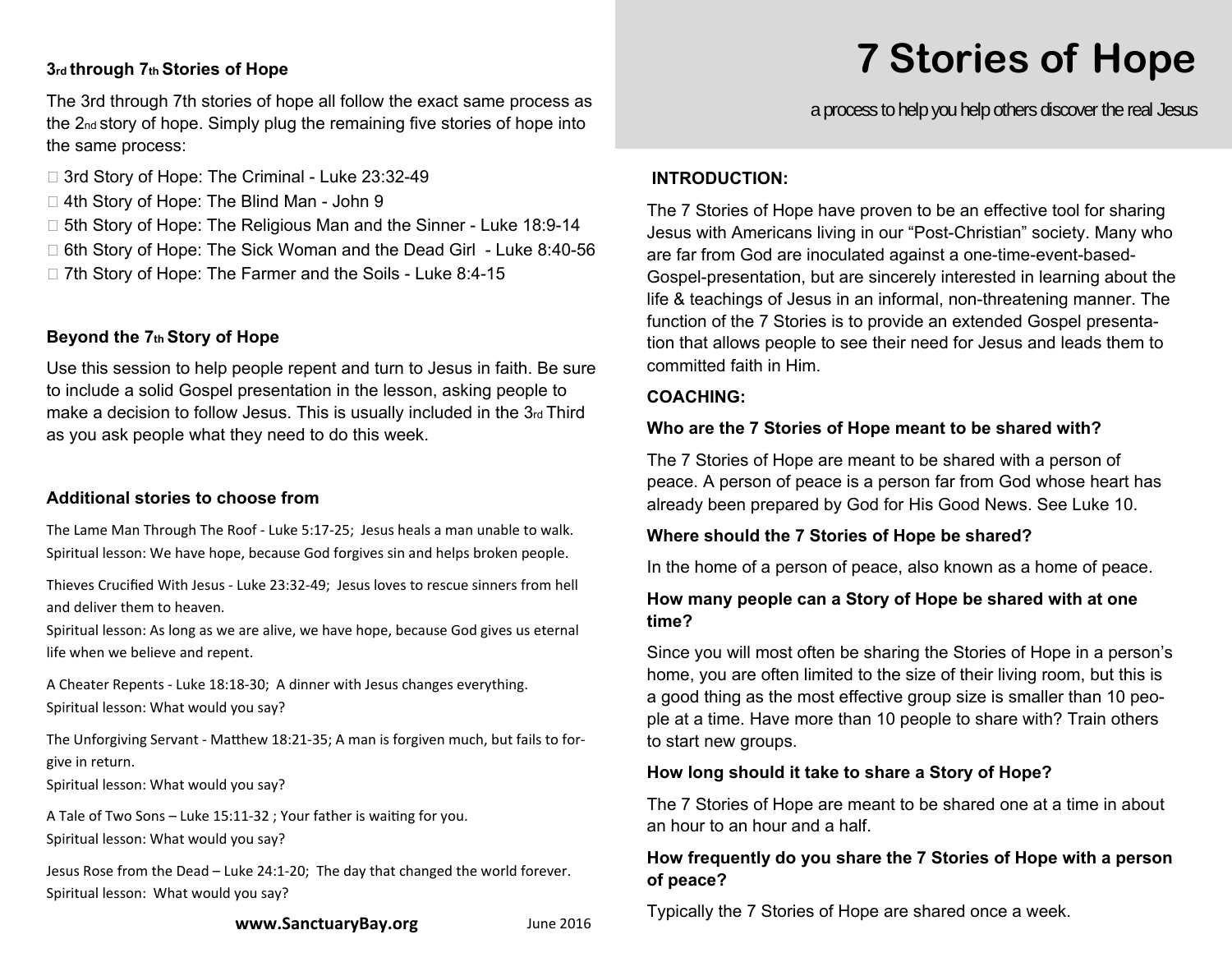#### **While sharing the 7 Stories of Hope should I make a more direct Gospel presentation?**

 $\Box$  While sharing the 7 Stories of Hope you may see people confess sin and Christ all on their own.

 $\Box$  If you are prompted by the Holy Spirit to share a direct Gospel presentation then go for it.

 $\Box$  If not prompted to share a direct Gospel presentation, allow the 7 Stories of Hope to do their heart work AND definitely with the final Story you should share a direct Gospel presentation.

#### **What if everyone in my group accepts Jesus by week 4, then what?**

Start discipling them; teach them to obey the commandments of Jesus. We do this through short-term discipling which introduces new disciples to the foundational commandments of Jesus. This resource is called "The 7 Commands of Christ."

#### **What if no one in my group accepts Jesus after finishing the 7 Stories of Hope?**

If nobody in your group accepts Jesus after the final Story, including a direct Gospel Presentation and call for decision, then do not push them to make this decision! Let God do His work in their hearts…remember He is the one who transforms hearts & minds, not us! If you feel prompted by the Holy Spirit to continue meeting with them to share and answer questions, then do so! But do not move on to the short-term discipleship process ("The 7 Commands") until they have done so.

#### **Can I use different stories or change the order of the current stories?**

Yes. The process is much more important than the content. So feel free to experiment with different stories or the order of the stories as the Holy Spirit leads you. We recommend sticking to stories of Jesus from the Gospels that contrast Jesus with man. We do not recommend changing the 3 thirds process.

#### **Why the 3 Thirds Process?**

We use the 3 Thirds Process because (1) It creates well-rounded mature Christians (2) It prevents the facilitator from focusing only on their personal areas of strength (3) It creates self-feeders because you've taught them a process they can reproduce without you!

- $\circ$  Read the story from the Bible. Mark 5:1-20
- o Discuss the story with the Sword questions: *(encourage ALL to participate)* 
	- 1. What does this story say about Jesus or God?
	- 2. What does this story say about people?
	- 3. Are there any sins to avoid or promises to claim in this story?
	- 4. Are there any examples to follow or commands to obey in this story?

\*\*\* Who in this story reminds me of myself? Why?

### **3rd Third** (20-30 minutes): **Look Ahead Planning and Commissioning**

- <sup>o</sup>What do you need to do this week that you learned from this story?
	- **•** When and where will you do this?
	- Start with what you yourself will do this week.
- <sup>o</sup>Who needs to hear this story this week from you?
	- Start with who you yourself will share with this week.
- o Remind the group of why it is important to obey using one of the following ideas or others:
	- The Bible is true and we can believe what it says.
	- Jesus changed my life, the person in this story's life, and He wants to change your life.
	- If we love Jesus, we obey what He says.
- $\circ$  Pray and simply ask the Holy Spirit to help you all as you go and obey.
- O Thank the group…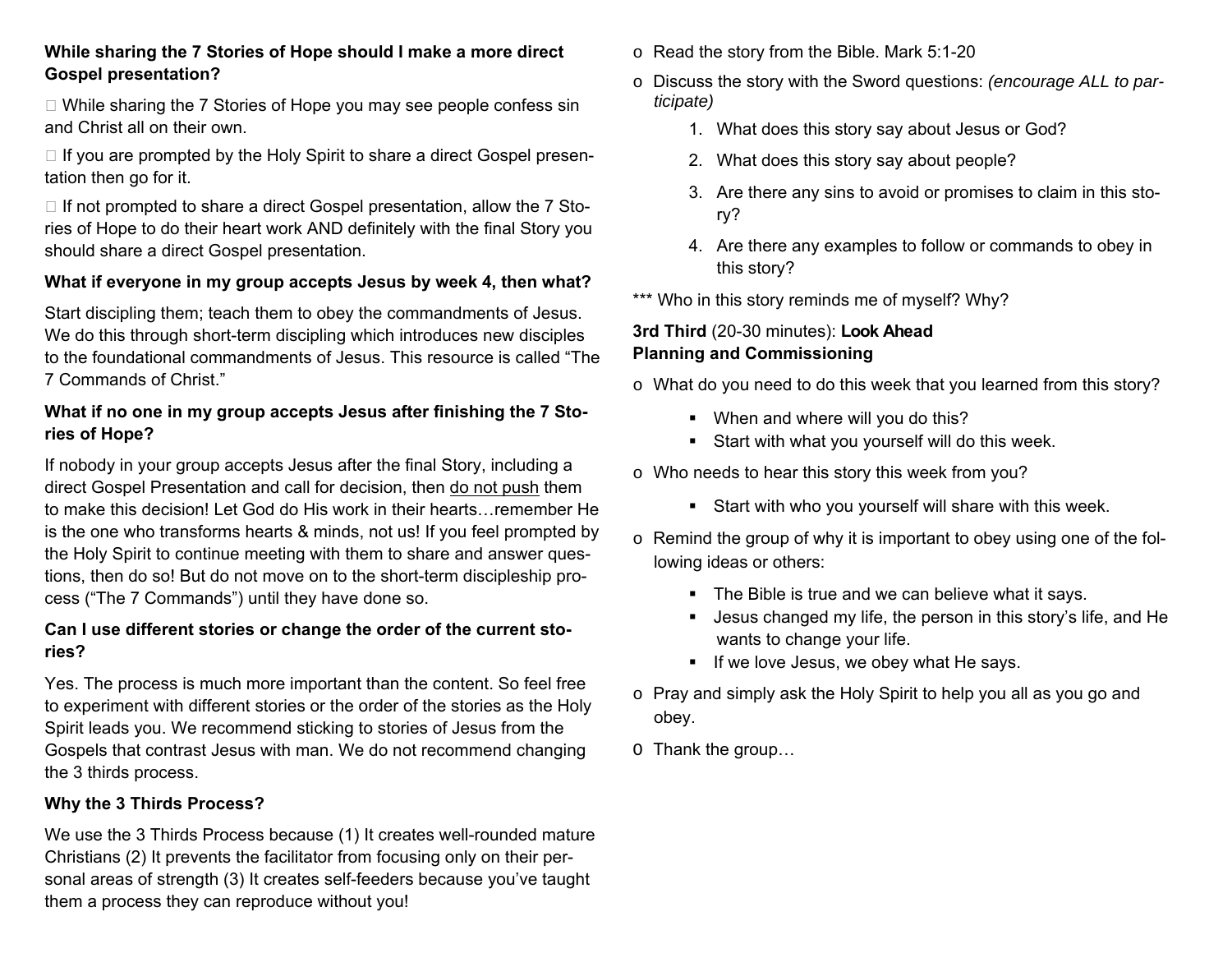# **Second Story of Hope**

## The Demon-Possessed Man—Mark 5:1-20

- □ **Do** practice telling the story beforehand.
- □ **Do** stick to this Bible story, don't talk about other stories and verses!
- **Do** only talk 20% and let the group talk 80%!
- □ **Do** let the Holy Spirit work, rather than correcting for right answers!
- **Do** have fun!
- □ **Don't** get stuck in one of the 3 thirds; once all 3 are finished return to unanswered questions!
- □ **Don't** chase "rabbits" (subjects which are appealing, but off topic)!
- **Don't** talk about politics or religion, either good or bad!
- **Don't** bring this outline with you!

## **1st Third** (20-30 minutes): **Look Back Pastoral Care and Accountability**

- o Ask what God has been doing in your life this week. Share from your own walk briefly.
- o Let the group know you have been praying for them and their requests from last week.
- $\circ$  Ask if they were able to do what they had planned. How did it go? Begin with your own accountability and be honest.
- $\circ$  Ask what you can pray for this week from each member of the group. Take brief notes on what they say.
- o Pray for these needs and simply ask the Holy Spirit for guidance in your time today.

## **2nd Third** (20-30 minutes): **Look Up New Teaching and Practice**

- o Tell the story of the Demon-Possessed Man, as best as you can remember.
- $\circ$  Ask everyone to repeat the story as a group, as best as they can. (In larger groups have people pair up.)

## **Adapt These Stories as Needed**

Do not think of these stories as exhaustive content that one must go through. Instead, catch the process behind the stories. Feel free to change them and adapt them for the group you are working with. Use different stories that you like. Keep sharing stories of people who met Jesus in Scripture and how their lives were changed.

## **Yellow Light Strategy not 7 Stories to Teach Through**

Don't think that once you start, you must go through them all. The Stories of Hope are designed to help you determine if "yellow light" people are moving toward Jesus. If so, keep meeting with them and keep sharing the next story until they believe in Jesus. If not, bless them, leave the door open for future conversations, but move on to the next group the Lord has for you.

### **Facilitator not Teacher**

While leading the 7 Stories of Hope you are not teaching a lesson with a single application, you are facilitating an open ended environment that allows the Holy Spirit to lead each person to their own personal application. This means anyone can do this, one doesn't need the gift of teaching.

#### **About This Resource:**

- □ Adapted from "T4T Training For Trainers" (www.t4tonline.org) and models developed by Jared H. and Omar Segovia.
- □ Produced by Jared H., Omar Segovia, and Missouri Baptist Convention. For more information, please email jlh927576@asianetrising.com or osegovia@mobaptist.org.
- □ Open Source. This material is purposely not copyrighted. Please feel free to edit content as you feel the Holy Spirit prompts, in order to tailor it to your situation. All we ask is that you share what's working/ what's not so we can learn together.